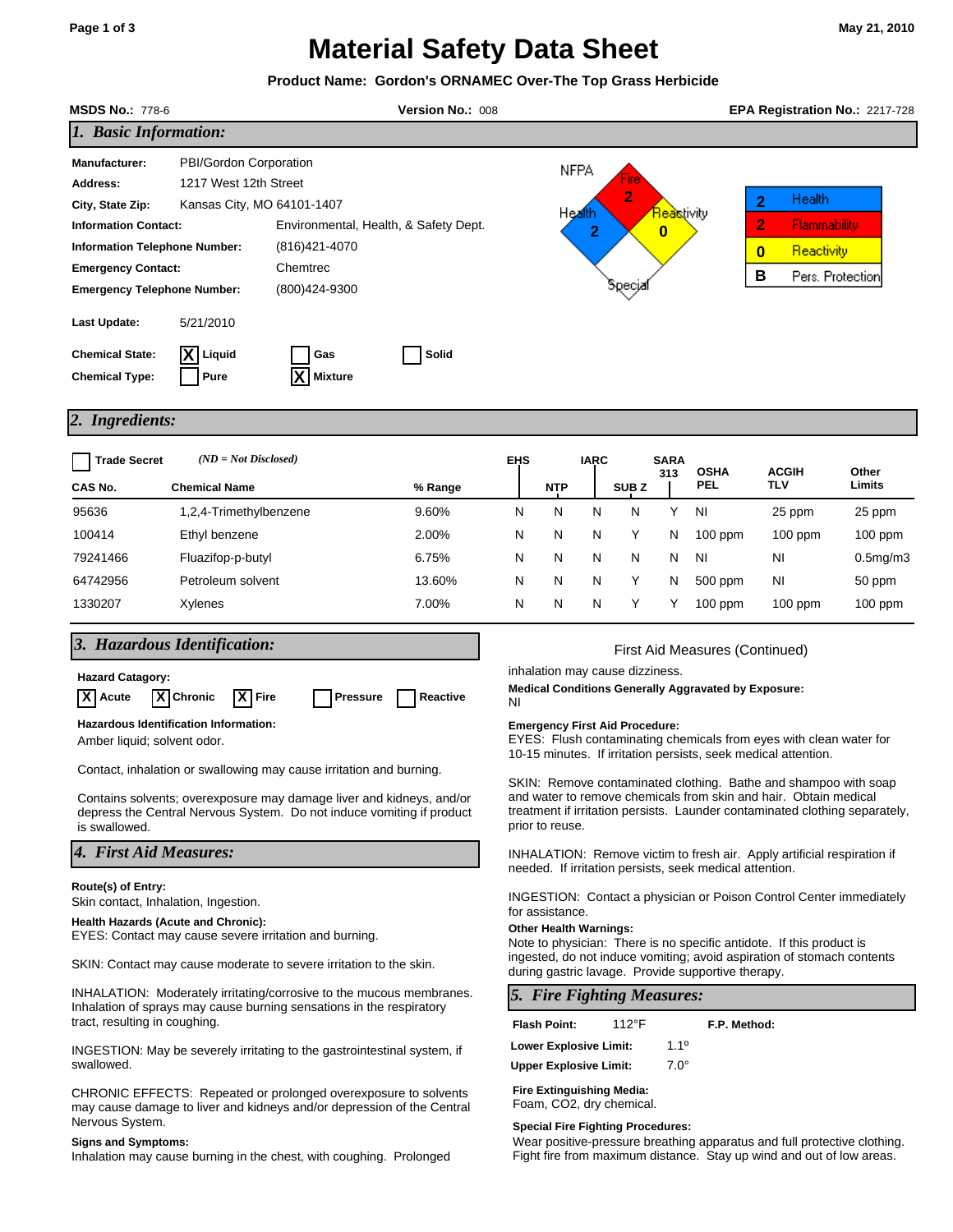# **Material Safety Data Sheet**

# **Product Name: Gordon's ORNAMEC Over-The Top Grass Herbicide**

**MSDS No.:** 778-6 **Version No.:** 008 **EPA Registration No.:** 2217-728

Stability and Reactivity (Continued)

# Fire Fighting Measures (Continued)

#### **Unusual Fire and Explosion:**

May be ignited by heat, sparks or flame. Vapors may travel along the ground to a distant source of ignition and flash back. Burning may generate poisonous gases. Runoff from fire control area or dilution water may cause pollution. If surface water is contaminated, contact local authorities.

## *6. Accidental Release Measures:*

### **Steps to be Taken in Case Material is Released or Spilled:**

See Section 8 for Personal Protective Equipment. Remove all sources of ignition. . Provide good ventilation to the spill area. Contain and absorb spilled material on inert absorbent. Collect into drums; cover and label for disposal. Flush area with water if possible.

# *7. Handling and Storage:*

#### **Precautions to be Taken:**

PROHIBITIONS: Do not contaminate water, food or feed by storage or disposal. Open dumping is prohibited. Do not reuse empty container.

STORAGE: Store in original container only. Keep container closed when not in use. Do not store near food or feed. In case of spill or leak on floor or paved surfaces, soak up with sand, earth or synthetic absorbent. Remove to chemical waste area.

#### **Other Precautions:**

PHYSICAL AND CHEMICAL HAZARDS: Do not use or store near heat or open flame.

### *8. Exposure Controls/Personal Protection:*

#### **Ventilation Requirements:**

Good local ventilation is recommended; mechanical ventilation is recommended if exposure limits may be exceeded.

#### **Personal Protective Equipment:**

PROTECTIVE CLOTHING: Wear long pants, long-sleeved shirt, shoes, gloves when mixing, loading or handling this concentrated product.

EYE PROTECTION: Wear face shield or goggles when mixing, loading or handling this concentrated product.

RESPIRATORY PROTECTION: If exposure limits may be exceeded, wear a respirator with an organic-vapor removing cartridge with a prefilter approved for pesticides (MSHA/NIOSH approval number prefix TC-23C), or a NIOSH approved respirator with any R, P or HE filter.

# *9. Physical and Chemical Properties:*

**Boiling Point:** >230°F **Melting Point:** NI

**Evaporation Rate (Butyl Acetate = 1) :** <1

**Vapor Pressure (mm Hg.):** <2@20°C

**Vapor Density (Air = 1):** 3.6

**Specific Gravity (H20 = 1):** 0.89121

**Solubility in Water:** Emulsifiable.

**Appearance and Odor:** Amber liquid; solvent odor.

#### **Other Information:**

Density: 7.43 pounds/gallon Viscosity: 3.4 cp @ 100°F Freezing point: <35°F Percent volatile by volume: 36%

*10. Stability and Reactivity:*

Stable. **Stability:** **Incompatibility (Materials to Avoid):**

Strong oxidizing agents.

#### **Decomposition/By-Products:**

May produce gases such as carbon dioxide, carbon monoxide, nitrogen oxides and halogens when burning.

**Hazardous Polymerization:**

Will not occur.

*11. Toxicological Information:*

No toxicological data available.

# *12. Ecological Information:*

#### ENVIRONMENTAL HAZARDS:

This product is toxic to fish. For terrestrial uses, do not apply directly to water, to areas where surface water is present or to intertidal areas below the mean high water mark. Do not contaminate water when disposing of equipment washwater. Do not apply when weather conditions favor drift from target area.

# *13. Disposal Considerations:*

PESTICIDE DISPOSAL: Pesticide wastes are toxic. Improper disposal of excess pesticide, spray mixture or rinsate is a violation of Federal law. If these wastes cannot be disposed of by use according to label instructions, contact your State Pesticide or Environmental Control Agency or the Hazardous Waste Representative at the nearest EPA Regional Office for guidance.

CONTAINER DISPOSAL: Triple rinse (or equivalent). Then offer for recycling or reconditioning, or puncture and dispose of in a sanitary landfill, or incineration, or if allowed by state land local authorities by burning. If burned stay out of smoke.

# *14. Transport Information:*

The following guidelines apply for domestic ground transport. If shipping by air or ocean, please contact our Transportation Dept.

Freight Class: Pesticides, NOI - NMFC #155050-6

In our current available sizes this product would not qualify as a Hazardous Materials as.

# *15. Regulatory Information:*

OSHA STATUS: This product is hazardous under the criteria of the Federal OSHA Hazard Communication Standard 29 CFR 1910.1200.

FIFRA Section 3(2)(B)(ii) when used as a pesticide.

CERCLA REPORTABLE QUANTITY: 1428 pounds of the formulation which contains 100 pounds of Xylenes

#### SARA TITLE III:

 SECTION 302 EXTREMELY HAZARDOUS SUBSTANCES: None SECTION 311/312 HAZARD CATEGORIES: Immediate Health Hazard, Delayed Health Hazard, Fire Hazard

 SECTION 313 TOXIC CHEMICALS: 1,2,4-Trimethylbenzene, CAS# 95-63-6, Xylenes, CAS# 1330-20-7, Ethylbenzene, CAS# 100-41-4

RCRA STATUS: When discarded in its purchased form, this product is a listed RCRA hazardous waste and should be managed as a hazardous waste. (40 CFR 261.20-24)

TSCA STATUS: This product is exempt from TSCA Regulation under